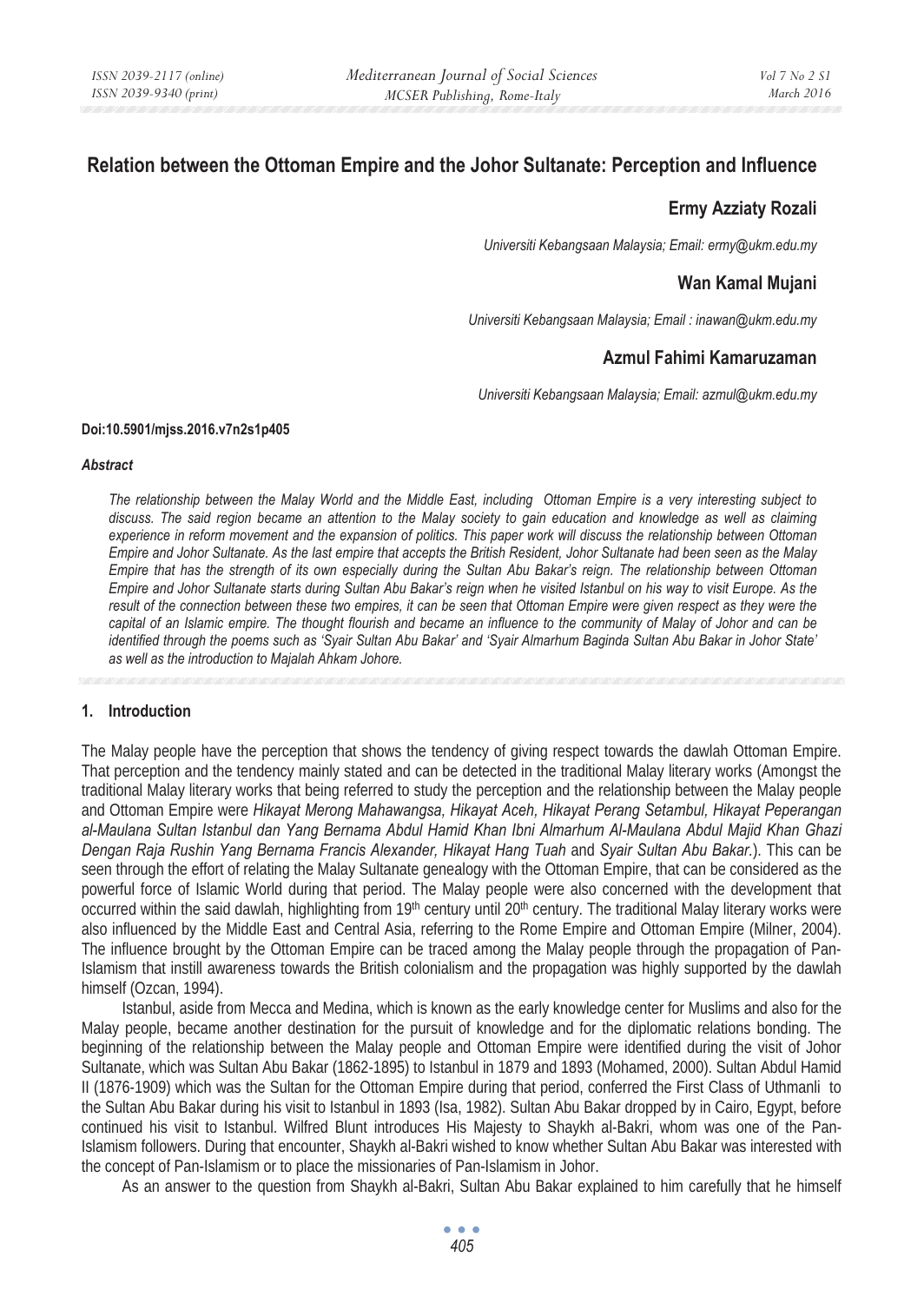was one of the small Malay Empire leaders and there was nothing important for him to discuss with the Sultan of Ottoman Empire. Sultan Abu Bakar would gladly accept the entrance of the missionaries that could give the education on Islamic teaching to the people of Johor. He explained that his people rather followed the sect of Syafii and for the fact that they were unskilled in Arabic Language. Although we can see that there was a close relationship between Johor Sultanate and Ottoman Empire, Sultan Abu Bakar seemed not to put any interest with the concept of Pan-Islamism (Gullick, 1992). Therefore, the Malay people took notice of the Pan-Islamism concept through their leader's connection with the famous figures and leaders of Ottoman Empire.

### **2. Relationship between Ottoman Empire and the Johor Sultanate**

To reveal the relationship between Ottoman Empire with the Malay people, this paper will review on the perception of the Malay people towards the said dawlah through the literary works. The Malay people shows their appreciation through the poem, '*Syair Sultan Abu Bakar*' (Basri, 1983; Isa, 1982). Joseph H. Howard had listed the Malay literary works in his book, The Malay Manuscript and give evidence on '*Syair Sultan Abu Bakar*'. There was a poem about Sultan Abu Bakar bin Sultan Ibrahim of Johor in Howard's note with 90 pages long (Howard, 1966). The poem was named as '*Syair Sultan Abu Bakar*' (Hussein, 1976). There were poem, verse as well as Gurindam in the Malay literary writings that are concerned with the historical events that had happened. The historical events were the common genre in the Malay literary writings (Kim & Mohd Fadzil, 1980).

It has two versions and one of the versions was written in Jawi and compiled in a copy. There was no difference in narration and contents between the two versions. Therefore it can be considered that there was only one copy and the emerged second version was in the form of lithographic and the latter was in the form oforthography hand. These two versions tells that this poem was completely written in 1899, and a year after that, it was been lithographed by Hj. Muhammad Amin Printing, Lorong Dalam, Kampung Kecil, Singapura. The manuscript of this poem was kept in National University Singapore and School of Oriental and African Studies, London (Proudfoot, 1993).

This poem has less attraction towards the researcher, but it has been converted to the usual Malay form of writings and has been published for two times. In 1982, the Museum Board of Pahang published the monograph entitled '*Beberapa Aspek Sejarah dan Kebudayaan Negeri Pahang*'. It was included with a poem entitled '*Syair Tanah Melayu, iaitu Cerita Perang Pahang dan Johor Baharu*' and it was converted to the conventional form of writing by Yaakub bin Isa (Isa, 1982). In 1983, through his book entitled '*Sejarah Warisan Johor*' he managed the poem '*Syair Sultan Abu Bakar*' with his own annotation (Basri, 1983).

This poem reflects on the political situation in Johor, especially during the reign of Sultan Abu Bakar and the turmoil of civil war that happened in Pahang. His Majesty had always having diplomatically relationship with the other country. This good relationship was proven when there was a visit from the other country such as the visit of Duke of Sutherland and The King of Itali. His Majesty was awarded with many titles as a symbol of friendship such as from The King of Germany, The King of Italy, The King of Russia and The Queen of British. His Majesty had been to Istanbul, the capital city of Ottoman Empire (Md Nor, 2000).

The story during his visit to Istanbul of Ottoman Empire had been narrated at length in this poem. His arrival in Istanbul receiving friendly treatment from Sultan Abdul Hamid II. The poet describes the grandeur of Ottoman Empire that attracts the attention of Sultan Abu Bakar and also the government officials that happened to be the escorts. His Majesty visited the palace, the city and the village. It had been stated in the poem about the infrastructure that the Ottoman Empire had such as roads, markets and also the advancement of the defense equipment.

The adulations towards the wealth and economic stability of Ottoman Empire that was formed by the sagacity in the Sultan's administrative happened to be explained in this poem. Apart from that, the tax from the country under the auspices of Ottoman Empire also generates the economic resources and the wealth of the country. As a leader of the country, Sultan Abdul Hamid II was having a lot of diplomatic relations with the other country. His majesty's generosity clearly described in the verses of the poem as he gave the special title for friendship purpose to the country that has the relationship with Ottoman Empire. At the end of the visit, Sultan Abu Bakar was awarded with the title of Uthmanli; while His Majesty's escort, Haji Kassim was awarded with the title of Majidi.

The relationship between the Johor Sultanate and Ottoman Empire starts when Sultan Abu Bakar made his visit in 1879 and 1893 had been reflected through the poem 'Syair Sultan Abu Bakar'. During the visit Sultan Abdul Hamid II had awarded His Majesty with the first class title of Ottoman Empire (Adil, 1980). The good relations between Johor Sultanate-Ottoman Empire had impacted Johor as the Johor Bharu city was thought as the twin city of Istanbul (Borham, 2000).

Sultan Abu Bakar died in London on 4<sup>th</sup> June 1895 (Hussain, 1994). The people of Ottoman Empire were informed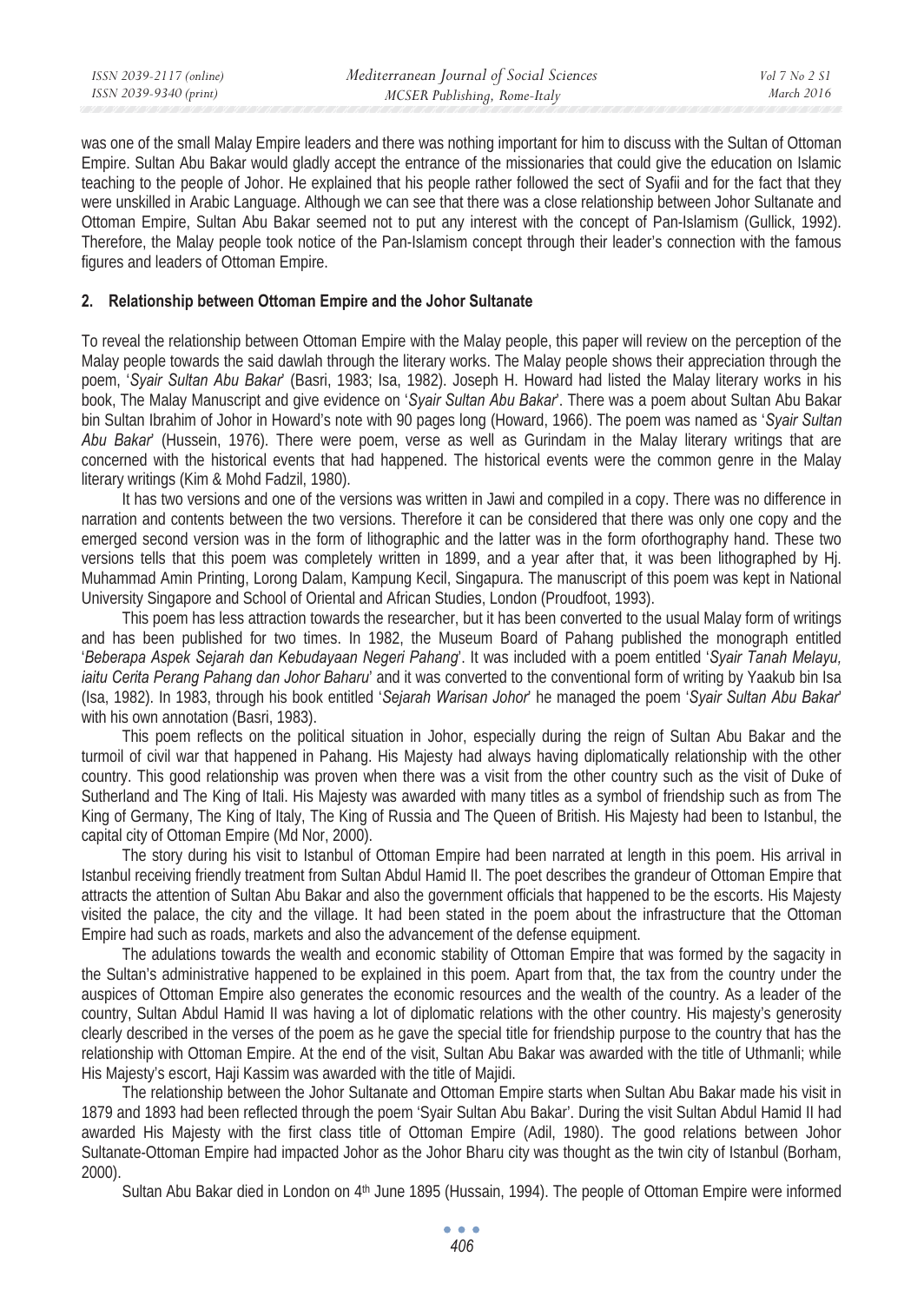of the news of His Majesty's death. Dato's Seri Amar Diraja Abdul Rahman bin Andak along with Mr. Block, the British Embassy officials in Istanbul facing the Sultan of Ottoman Empire to convey a sense of grief regarding the final meeting between the late Sultan of Johor and Sultan Abdul Hamid II which was in 1893. Sultan Abdul Hamid congratulates Sultan Ibrahim Ibni Abu Bakar for succeeding his late father and awarding him with first class Uthmanli title. Dato' Seri Amar Diraja was awarded with the second class of Uthmanli title. A ceremonial event was held Dato' Seri Amar Diraja's achievement as he received the title from Istanbul.

The influence of Ottoman Empire can be seen within the development of Islamic law in Johor. This can be detected through the usage of *Majallah al-Ahkam al-Adliyyah* that has been used in Ottoman Empire in 19th century as *Majalah Ahkam Johor* (Ziadeh, 1992). The magazine has been implemented since 1913 that involving the civil law (Borham, 1997).

In 1913, the translation effort to Bahasa Melayu has been done towards *Majallah al-Ahkam al-'Adliyyah Turki Uthmaniyah*. The Johor religion department was the main performer in the process of translating and implementation of *Majalah Ahkam Johor*. Dato' Syed Abdul Kadir Mohsin al-Attas, the Mufti of Johor and Engku Sulaiman Engku Daud, the president of the religion department of Johor was the people whom played a bigger role during the process (Borham, 2007: 95). According to the Law of Johor, clause of 49, the translation of the book was named as *Majalah Ahkam Johor*. Sultan Ibrahim Ibni Abu Bakar gave permission to Dato' Syed Abdul Kadir Mohsin al-Attas, the Mufti through the letter from Dato' Pemangku Setiausaha Kerajaan Johor, issue 998/13 with the date of 29th November 1913. With the assent from the Sultan and according to the date of the letter indicates the starting of the usage of *Majalah Ahkam Johor* as the book of guidance regarding the Islamic law in Johor (Fail Majlis Agama Johor, 1934).

Apart from the *Syair Sultan Abu Bakar* which was written by a Peranakan Lingga, there was another poem entitled *Syair Almarhum Baginda Sultan Abu Bakar di Negeri Johor.* The text contain of 1400 verse, attractive content and a bit different from *Syair Sultan Abu Bakar* which was managed by Yaakub Isa and M.A Fawzi Basri. This poem didn't mention the political issue of Pahang and Johor, but more to the scenario of Johor and Sultan Abu Bakar as the main subject in the poem's writings (Mohamed, 2001).

Na Tien Piet, the poet, was a literary figure in the Peranakan Chinese literature within this region. His love and identity can be measured from the poem *Syair Almarhum Baginda Sultan Abu Bakar* (Mohamed, 2001). He was originated from The Dutch East India, and pose as a merchant, reporter and also as an editor of *Bintang Timor* newspaper. He used '*Kalam Langit*' as his pseudonym. *Syair Almarhum Baginda Sultan Abu Bakar* has been published in *Bintang Timor* newspaper starting from the February edition to June 1895 edition (Ding, 2002). In the poem, it was said that the Johor Sultanate received praises from the Ottoman Empire for protecting their kingdom from the British colonization.

*Syair Almarhum Baginda Sultan Abu Bakar* also shows the relation with Ottoman Empire that leads to the influence towards the Johor Sultanate. It can be traced from some aspects, such as the usage of decoration in the palace, the dress code, the title and also the symbol on the flag. *Syair Sultan Abu Bakar* and *Syair Almarhum Baginda Sultan Abu Bakar di Negeri Johor* clearly shows the perception and the influence from Ottoman Empire to the Malay people. The progress and the peace gained by the people of the Ottoman Empire under the rule of Sultan Abdul Hamid II was clearly be depicted in the poem. The delivery of titles from the Ottoman Empire to the Sultan of Johor and the officials shows the closeness relationship between the two countries.

# **3. Conclusion**

As a whole, it can be seen that there was a relation and the influence of the Ottoman Empire upon the Johor Sultanate and it can be detected through the Malay literary works. The initial contact was made by the Empire of Aceh with the Ottoman Empire in the 16<sup>th</sup> century, shows the positive perception received from the Malay people towards the dawlah. It is clear that the Malay people has the outside networks of its own and creates relationships with the international community. The relationship between the Ottoman Empire and Johor Sultanate was one part of the history that juxtapose the Malay people in this region and the outside Islamic world.

### **References**

Adil, B. (1980). *History of Johore.* Kuala Lumpur : Dewan Bahasa dan Pustaka. Blunt, W. S. (1921). *My Diaries Being A Personal Narrative of Events, 1888-1914*. Martin Secker: London. Borham, A. J. (1997). *Majalat Ahkam Johore From the Background and Its Influence in the Adiministration of Muamalat in Johore*. PhD Theses, Akademi Islam, Universiti Malaya.